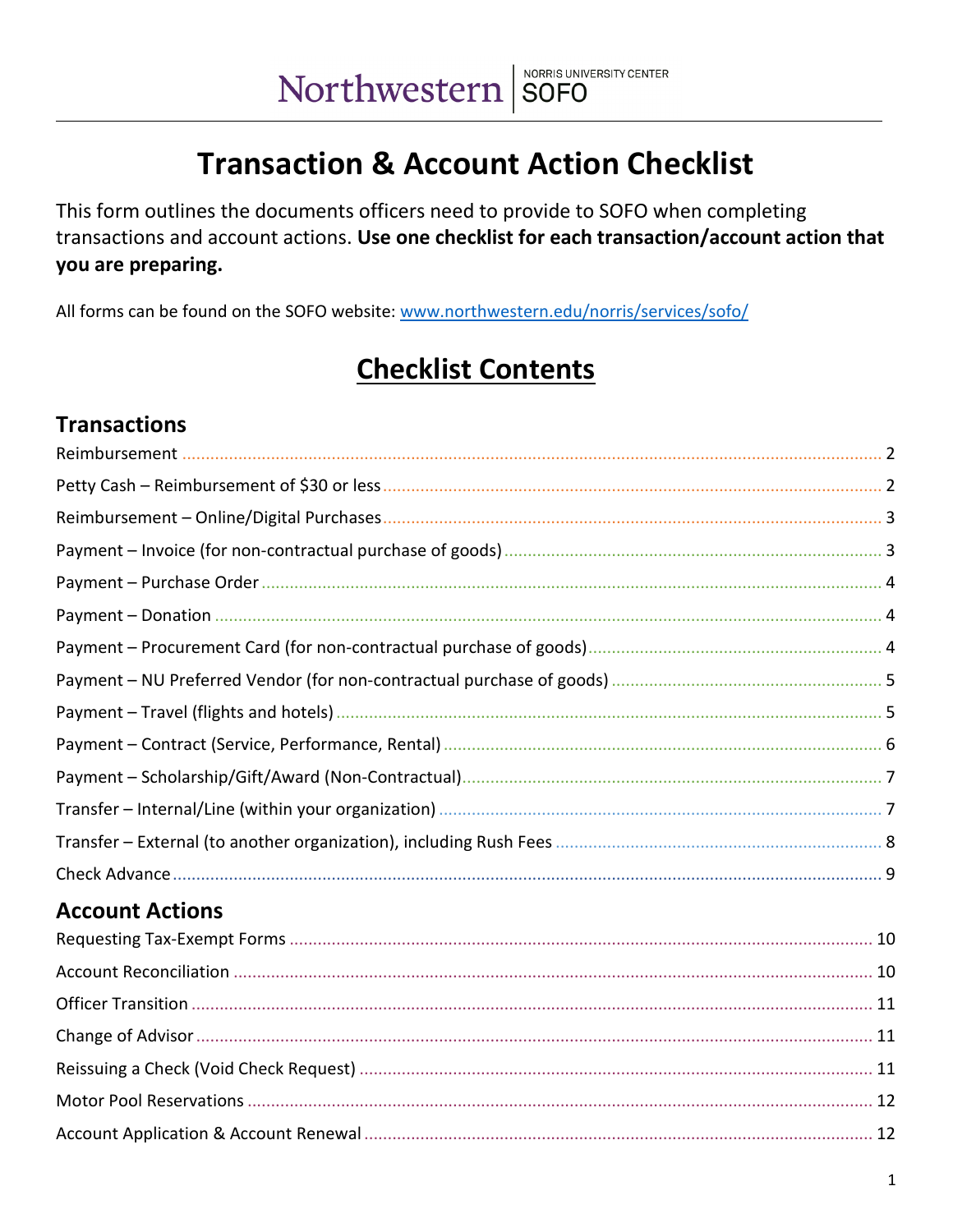# **Transactions**

#### **There are 4 main types of transactions:**

**Reimbursement:** Withdrawal from an organization's account to repay an individual for personal funds spent to facilitate a group activity.

Payment: Withdrawal from an organization's account to pay a vendor directly.

**Transfer:** Movement of funds from one account to another.

**Check Advance:** Withdrawal from a group's account, as an "advance" of funds to buy goods.

<span id="page-1-0"></span>

| <b>Reimbursement</b>                                                                                                                                                                                                                                                                                                                                                                                                              |                                                                                                                                                                                                                                                                               |
|-----------------------------------------------------------------------------------------------------------------------------------------------------------------------------------------------------------------------------------------------------------------------------------------------------------------------------------------------------------------------------------------------------------------------------------|-------------------------------------------------------------------------------------------------------------------------------------------------------------------------------------------------------------------------------------------------------------------------------|
| Voucher<br>$\Box$ Filled out completely<br>Signed by Treasurer<br>⊔<br>Signed by President<br>[Signed by ASG Representative]<br>ONLY for ASG-sponsored groups using funds from lines -01,<br>$\circ$<br>-02, -22, or -50 and above.                                                                                                                                                                                               | For more information on filling<br>out a voucher, refer to the<br>inside flap of the voucher book<br>or to the SOFO website.                                                                                                                                                  |
| Original Receipts, which display the following:<br>$\Box$ Vendor Name and Contact Information<br>Itemization (what was purchased)*<br>⊔<br>Method of Payment<br>⊔<br>Proof of Payment<br>⊔<br>Date of Purchase<br>$\Box$<br><b>Advisor Signature</b><br>Advisors must sign ON the receipt (i.e. not next to it); if<br>$\circ$<br>receipts have been cut or span across multiple pages,<br>advisors must sign EVERY piece or page | *Tax: the University is tax-<br>exempt and is not able to<br>reimburse for IL sales tax.<br>Officers can receive a single-use<br>tax-exempt letter at SOFO.<br>*Tip: SOFO can only reimburse<br>tip amounts that are less than or<br>equal to 20% of the receipt<br>subtotal. |
| <b>Blank Sheet of Paper</b><br>All receipts should be taped to a blank 8.5"x11" sheet of paper<br>(except in cases where receipts are already 8.5"x11"). These should<br>be stapled to the voucher.                                                                                                                                                                                                                               | This practice helps SOFO file<br>your documents after printing<br>your checks.<br>Only needed when you are                                                                                                                                                                    |
| <b>Adding Machine Tape</b><br>$\Box$ Using the adding machine at the SOFO work table, calculate the<br>total of all receipts (not including IL sales tax)                                                                                                                                                                                                                                                                         | submitting multiple receipts<br>with one voucher.                                                                                                                                                                                                                             |

<span id="page-1-1"></span>

| <b>Petty Cash - Reimbursement of \$30 or less</b>                      |                                                               |
|------------------------------------------------------------------------|---------------------------------------------------------------|
| All requirements listed above in "Reimbursement"                       | If you have multiple receipts for                             |
| $\Box$ See above (Voucher, Receipts, Adding Tape, etc.)                | one person, you should combine                                |
| <b>Petty Cash Pay-Out Form</b>                                         | them into one voucher rather<br>than submitting several Petty |
| $\Box$ Available on the SOFO website (sofo.northwestern.edu) or at the | Cash reimbursements (see                                      |
| SOFO Window                                                            | "Adding Machine Tape" above)                                  |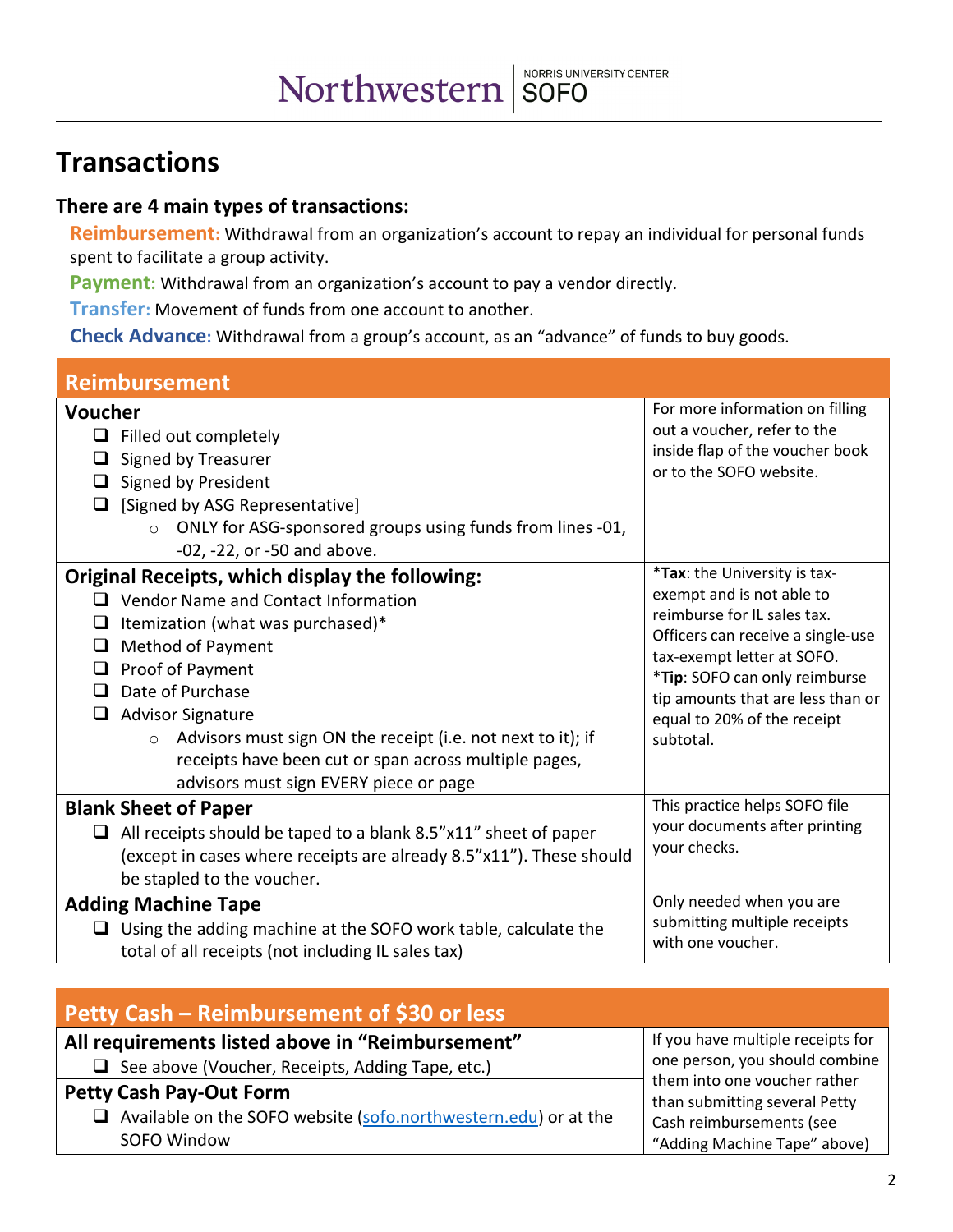<span id="page-2-0"></span>

| <b>Reimbursement - Online/Digital Purchases</b>                                                                                                                                                                                                                                                                                                                                                                                                                                                                                                                                                                                                |                                                                                                                                                                                                                                                  |
|------------------------------------------------------------------------------------------------------------------------------------------------------------------------------------------------------------------------------------------------------------------------------------------------------------------------------------------------------------------------------------------------------------------------------------------------------------------------------------------------------------------------------------------------------------------------------------------------------------------------------------------------|--------------------------------------------------------------------------------------------------------------------------------------------------------------------------------------------------------------------------------------------------|
| All requirements listed above under "Reimbursement"<br>See above (Voucher, Receipts, Adding Tape, etc.)<br>⊔<br>Keep in mind that online receipts often look different than those<br>you would receive with an in-person purchase, and they sometimes<br>spread out all the necessary information across multiple forms or<br>emails. We advise that you submit all forms or communications<br>related to the purchase, such as the receipt housed in your online<br>account, the confirmation page that follows your purchase, an<br>emailed order confirmation, and an emailed shipping<br>confirmation (as many of these as are applicable) | <b>Online Examples:</b><br>Amazon: From "Your Orders,"<br>click on "Order Details," then<br>"View or Print Invoice" (make<br>sure it says that items have<br>shipped)<br>Uber/Lyft: Submit the email<br>you receive after completing<br>the ride |
| No Illinois state sales tax: any items shipped to Illinois may be susceptible to tax, which                                                                                                                                                                                                                                                                                                                                                                                                                                                                                                                                                    |                                                                                                                                                                                                                                                  |

SOFO will not reimburse for. To avoid paying sales tax on online orders, you can use the **SOFO procurement card** (see the "**Payments**" section below)

<span id="page-2-1"></span>

| Payment – Invoice (for non-contractual purchase of goods)                                                                                                                                                                                                                                          |                                                                                                                              |  |
|----------------------------------------------------------------------------------------------------------------------------------------------------------------------------------------------------------------------------------------------------------------------------------------------------|------------------------------------------------------------------------------------------------------------------------------|--|
| Voucher<br>$\Box$ Filled out completely<br>Invoice number should be included in the "expense for" line<br>$\circ$<br>Signed by Treasurer<br>Signed by President<br>⊔<br>[Signed by ASG Representative]<br>ONLY for ASG-sponsored groups using funds from lines -01,<br>-02, -22, or -50 and above. | For more information on filling<br>out a voucher, refer to the<br>inside flap of the voucher book<br>or to the SOFO website. |  |
| Invoice, which displays the following:<br>Vendor Name and Contact Information<br>Itemization (what will be purchased)*<br>Invoice cannot say "estimate" or "quote," as this implies the<br>$\circ$<br>amount owed may change<br><b>Advisor Signature</b>                                           | *Tax: Invoice must not include IL<br>sales tax. Officers can receive a<br>single-use tax-exempt letter at<br>SOFO.           |  |
| You will also need to provide ONE of the following:                                                                                                                                                                                                                                                |                                                                                                                              |  |
| Recipient's W-9 Form (if recipient is a company or is NOT an<br><b>NU Employee)</b><br>Name on W-9 Form must match name on voucher exactly<br>Must be signed pen-to-paper by the recipient (no typed signatures)<br>⊔<br>Must be dated within the calendar year                                    | This is a federal form that can be<br>found on the IRS website:<br>https://www.irs.gov/pub/irs-<br>pdf/fw9.pdf               |  |
| Recipient's Employee ID (if recipient IS an NU Employee,                                                                                                                                                                                                                                           | The employee ID is the number                                                                                                |  |
| including faculty, staff, and students with campus jobs)<br>Include on the voucher next to the box for "Payment (NU<br>Employee)"                                                                                                                                                                  | on the front of your Wildcard<br>These payments will be<br>completed through NU payroll                                      |  |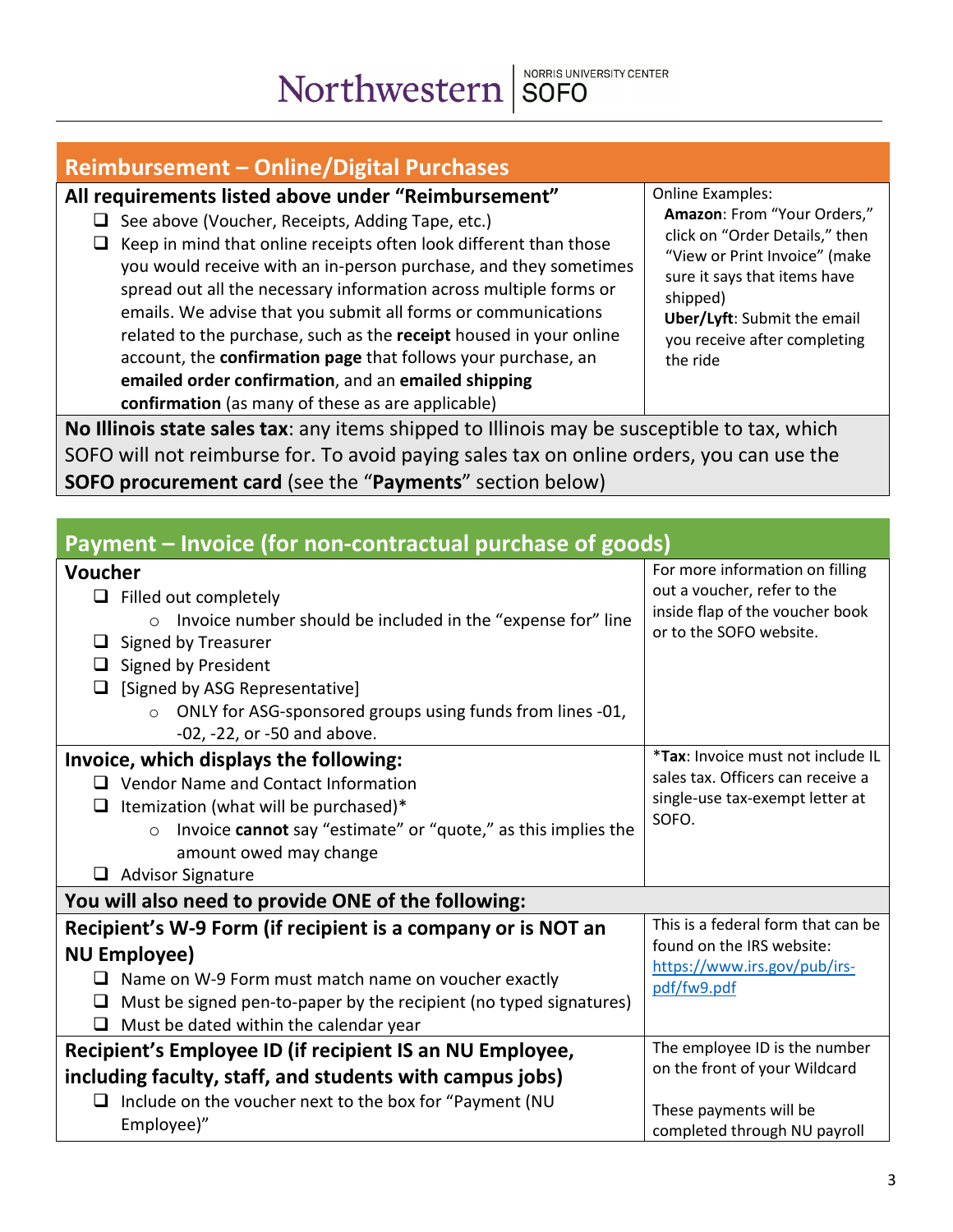# <span id="page-3-0"></span>**Payment – Purchase Order**

**Purchase orders** should only be used if specifically requested by the vendor (this is rare). Should you receive this request, please reach out to SOFO for instructions on submitting the payment.

#### <span id="page-3-1"></span>**Payment – Donation**

**Donations to outside entities** create tax implications for the University that must be addressed before the payment is processed. Should your organization wish to donate to an outside entity, please reach out to SOFO well in advance of the intended payment.

<span id="page-3-2"></span>

| Payment - Procurement Card (for non-contractual purchase of goods)                                                                                                                                                                                                                                                            |                                                                                                                                                                                                                                   |
|-------------------------------------------------------------------------------------------------------------------------------------------------------------------------------------------------------------------------------------------------------------------------------------------------------------------------------|-----------------------------------------------------------------------------------------------------------------------------------------------------------------------------------------------------------------------------------|
| The SOFO Procurement Card is an NU credit card with which SOFO<br>can make purchases on behalf of your organization from online vendors.                                                                                                                                                                                      | See also "NU Preferred<br>Vendors" below                                                                                                                                                                                          |
| <b>Voucher</b><br>Filled out completely<br>⊔<br>Signed by Treasurer<br>⊔<br>Signed by President<br>⊔<br>[Signed by ASG Representative]<br>⊔<br>ONLY for ASG-sponsored groups using funds from lines -01,<br>$\circ$<br>-02, -22, or -50 and above.                                                                            | For more information on filling<br>out a voucher, refer to the<br>inside flap of the voucher book<br>or to the SOFO website.<br>As with an invoice payment, the<br>"Pay to the order of" line should<br>be made out to the vendor |
| List of items to be purchased, including:<br><b>Vendor Name</b><br>Itemization (what will be purchased)*<br>With Amazon, you should create and print a Wish List; with<br>$\circ$<br>most other vendors, you can simply print out an itemized<br><b>Shopping Cart</b><br>Advisor Signature (if multiple pages, on every page) | <i>*Tax: SOFO has a tax-exempt</i><br>Amazon account. With all other<br>vendors, you must establish tax<br>exemption with the vendor<br>before submitting your payment<br>request to SOFO.                                        |
| <b>Email to SOFO, including:</b><br>Group name and voucher number<br>Link to Shopping Cart/Product Page or Wish List (Amazon)<br>Shipping address<br>ப                                                                                                                                                                        | Items can be shipped to SOFO<br>for pickup if desired.                                                                                                                                                                            |
| <b>[The Procurement Card</b> can also be used to make payments for contracted events, if requested by<br>the vendor. Should you wish to make such a payment, please contact the SOFO Manager]                                                                                                                                 |                                                                                                                                                                                                                                   |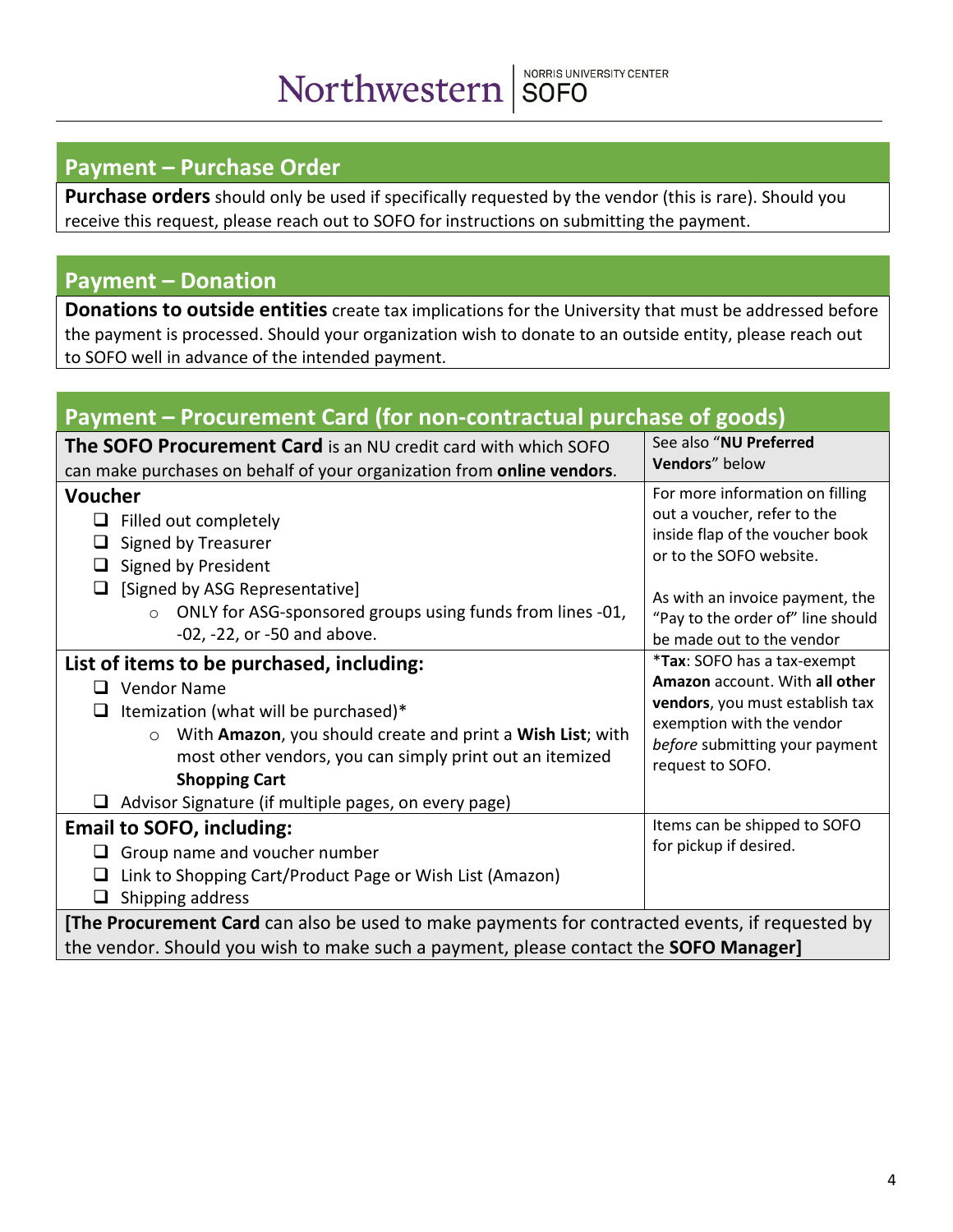# <span id="page-4-0"></span>**Payment – NU Preferred Vendor (for non-contractual purchase of goods)**

| <b>Preferred Vendors:</b> Some vendors have pre-existing agreements with<br>NU that allow us to purchase goods tax-exempt and sometimes at a<br>discount. To make a purchase from a preferred vendor, please reach out to<br>the SOFO Manager to schedule a meeting. At the time of the meeting, you<br>will need to submit the following: | To see the list of NU Preferred<br>Vendors, visit Northwestern's<br>website (you will need to log in<br>with your NetID and password):<br>https://tinyurl.com/NUPrefVend                                                          |
|--------------------------------------------------------------------------------------------------------------------------------------------------------------------------------------------------------------------------------------------------------------------------------------------------------------------------------------------|-----------------------------------------------------------------------------------------------------------------------------------------------------------------------------------------------------------------------------------|
| Voucher<br>Filled out completely<br>⊔<br>Signed by Treasurer<br>ப<br>Signed by President<br>[Signed by ASG Representative]<br>ONLY for ASG-sponsored groups using funds from lines -01,<br>$\Omega$<br>-02, -22, or -50 and above.                                                                                                         | For more information on filling<br>out a voucher, refer to the<br>inside flap of the voucher book<br>or to the SOFO website.<br>As with an invoice payment, the<br>"Pay to the order of" line should<br>be made out to the vendor |
| List of items to be purchased, including:<br><b>Vendor Name</b><br>ப<br>Itemization (what will be purchased)<br>ப<br>Please come prepared with the Item Numbers of each item<br>$\circ$<br>to be purchased<br>Advisor Signature (if multiple pages, on every page)<br>On-Campus Shipping Address*                                          | *Preferred Vendor purchases<br>can be shipped only to NU<br>departmental addresses (not<br>residences). If desired, items can<br>be shipped to SOFO for pickup.                                                                   |

#### <span id="page-4-1"></span>**Payment – Travel (flights and hotels) Travel accommodations** can be booked directly through NU's travel portal. To make a travel booking, please set up a meeting with the **SOFO Manager**. During this meeting, you will need the following: We strongly encourage you to book travel this way, rather than having your members or guests pay for travel out of pocket. **Traveler(s) Information** Full name, gender, and date of birth (month/day/year) *as it appears on their government-issued ID*  $\Box$  Phone number **Preferred dates and times of travel**  $\Box$  Please research flights and/or hotels in advance to get a sense of your group's travel budget **Voucher (submitted AFTER meeting with the SOFO Manager)**  $\Box$  Filled out completely  $\Box$  Signed by Treasurer  $\Box$  Signed by President  $\Box$  Signed by Advisor  $\Box$  [Signed by ASG Representative] o ONLY for ASG-sponsored groups using funds from lines -01, -02, -22, or -50 and above. For more information on filling out a voucher, refer to the inside flap of the voucher book or to the SOFO website. Notice that this transaction requires the advisor signature **on the voucher**.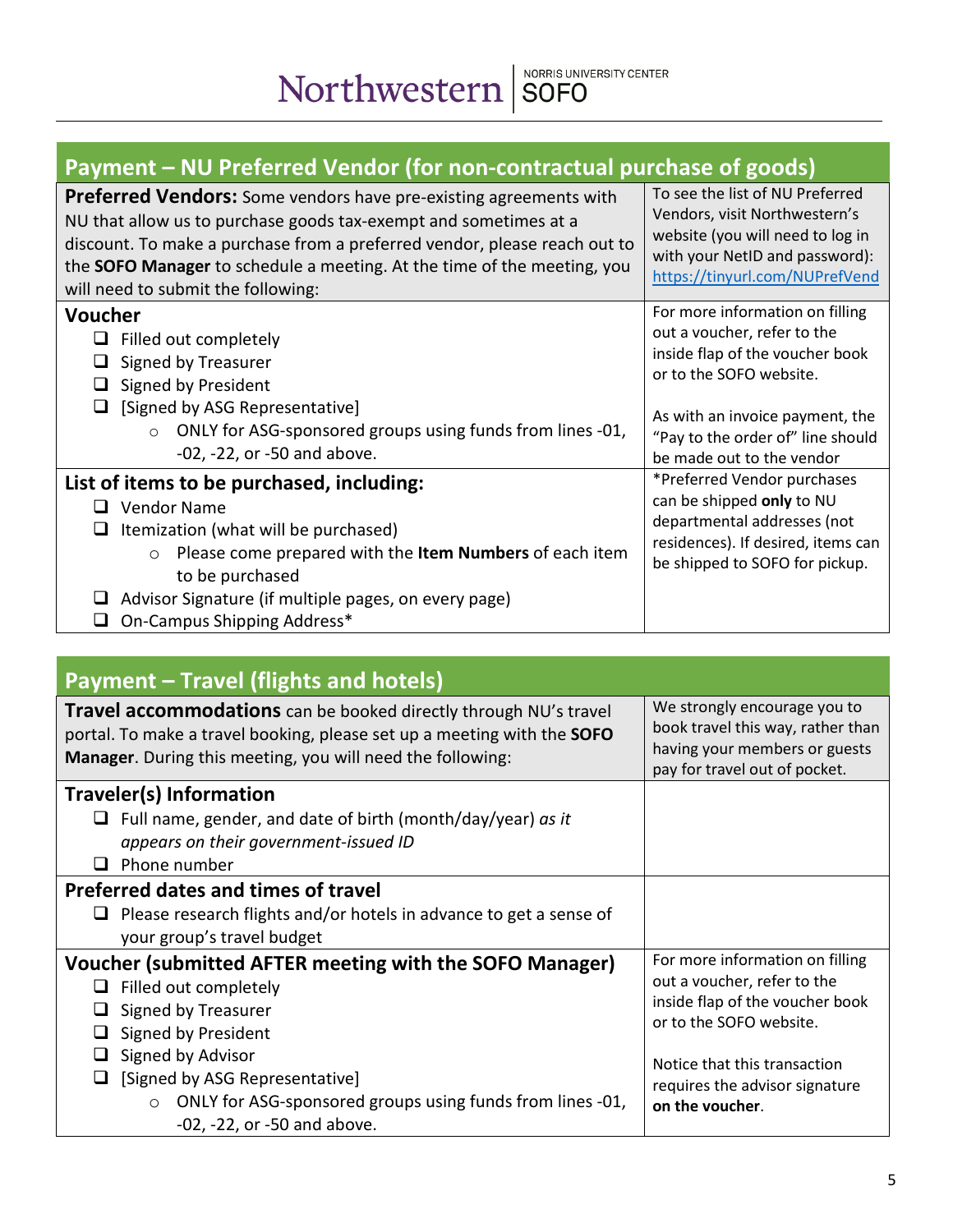<span id="page-5-0"></span>

| Payment – Contract (service, performance, rental)                                                                                                                                                                                                                                                                                    |                                                                                                                                                                                                                   |
|--------------------------------------------------------------------------------------------------------------------------------------------------------------------------------------------------------------------------------------------------------------------------------------------------------------------------------------|-------------------------------------------------------------------------------------------------------------------------------------------------------------------------------------------------------------------|
| <b>Contracts</b> are required whenever terms and conditions exist, such as in payments for services (e.g.<br>speaker, performer, photographer) or rentals (e.g. lighting/sound equipment, buses, VRBOs).                                                                                                                             |                                                                                                                                                                                                                   |
| ***Students should NEVER sign on contracts or pay for contracts out of pocket!***                                                                                                                                                                                                                                                    |                                                                                                                                                                                                                   |
| Voucher<br>$\Box$ Filled out completely<br>Signed by Treasurer<br>⊔<br>$\Box$ Signed by President<br>Signed by Advisor<br>$\Box$<br>[Signed by ASG Representative]<br>$\Box$<br>ONLY for ASG-sponsored groups using funds from lines -01,<br>$\circ$<br>-02, -22, or -50 and above.                                                  | For more information on filling<br>out a voucher, refer to the<br>inside flap of the voucher book<br>or to the SOFO website.<br>Notice that this transaction<br>requires the advisor signature<br>on the voucher. |
| Invoice (if provided by the vendor; if no invoice is provided,                                                                                                                                                                                                                                                                       | *Tax: Invoice must not include IL                                                                                                                                                                                 |
| proceed to next section):<br>$\Box$ Vendor Name and Contact Information<br>$\Box$ Itemization (what will be purchased)*<br>Invoice cannot say "estimate" or "quote," as this implies the<br>$\circ$<br>amount owed may change<br>$\Box$ Advisor Signature                                                                            | sales tax. Officers can receive a<br>single-use tax-exempt letter at<br>SOFO.                                                                                                                                     |
| <b>Contract</b>                                                                                                                                                                                                                                                                                                                      | *Please contact SOFO to find                                                                                                                                                                                      |
| □ Northwestern Registered Student Organization Agreement (i.e. NU<br>contract form): https://www.northwestern.edu/studentorgs/org-<br>officers/policy-index/contracts/index.html<br>$\Box$ If provided by the vendor, vendor's contract agreement<br>Contract(s) MUST be signed by a University Official Contract<br>⊔<br>Authority* | out your organization's<br>designated University Official<br><b>Contract Authority (this is not</b><br>your advisor!)                                                                                             |
| Some Contract Authorities need several weeks' notice to<br>O                                                                                                                                                                                                                                                                         |                                                                                                                                                                                                                   |
| review and sign a contract, so plan accordingly!                                                                                                                                                                                                                                                                                     |                                                                                                                                                                                                                   |
| You will also need to provide ONE of the following:                                                                                                                                                                                                                                                                                  |                                                                                                                                                                                                                   |
| Recipient's W-9 Form (if recipient is a company or is NOT an<br><b>NU Employee)</b><br>Name on W-9 Form must match name on voucher exactly<br>Must be signed pen-to-paper by the recipient (no typed signatures)<br>u.<br>Must be dated within the calendar year<br>ப                                                                | This is a federal form that can be<br>found on the IRS website:<br>https://www.irs.gov/pub/irs-<br>pdf/fw9.pdf                                                                                                    |
| Recipient's Employee ID (if recipient IS an NU Employee,                                                                                                                                                                                                                                                                             | The employee ID is the number                                                                                                                                                                                     |
| including faculty, staff, and students with campus jobs)                                                                                                                                                                                                                                                                             | on the front of your Wildcard                                                                                                                                                                                     |
| $\Box$ Include on the voucher next to the box for "Payment (NU<br>Employee)"                                                                                                                                                                                                                                                         | These payments will be<br>completed through NU payroll                                                                                                                                                            |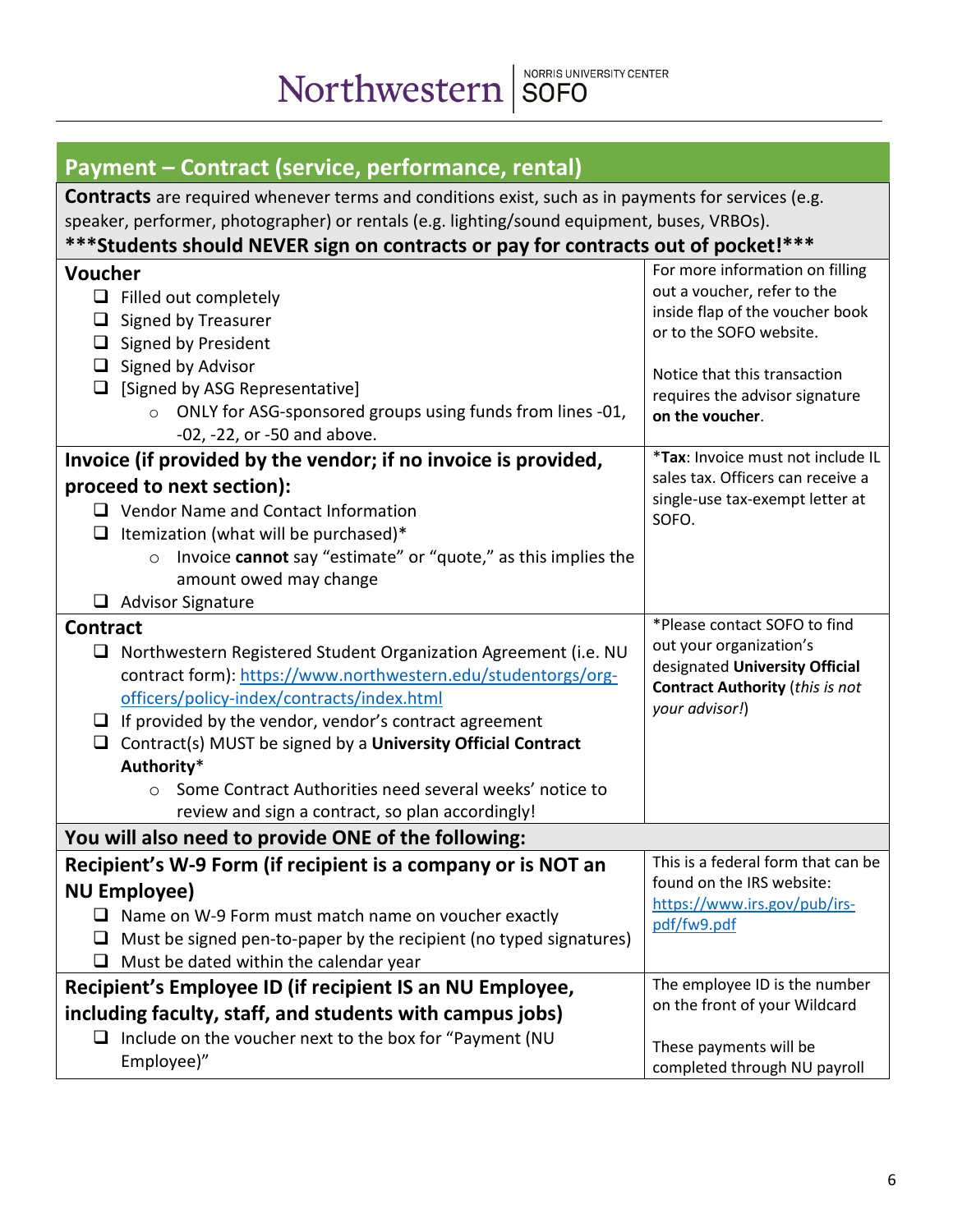<span id="page-6-0"></span>

| Payment – Scholarship/Gift/Award (non-contractual)                                                                                                                                                                                                                                  |                                                                                                                              |  |
|-------------------------------------------------------------------------------------------------------------------------------------------------------------------------------------------------------------------------------------------------------------------------------------|------------------------------------------------------------------------------------------------------------------------------|--|
| Voucher<br>$\Box$<br>Filled out completely<br>Signed by Treasurer<br>Signed by President                                                                                                                                                                                            | For more information on filling<br>out a voucher, refer to the<br>inside flap of the voucher book<br>or to the SOFO website. |  |
| Signed by Advisor<br>⊔<br>[Signed by ASG Representative]<br>ONLY for ASG-sponsored groups using funds from lines -01,<br>$\bigcirc$<br>-02, -22, or -50 and above.                                                                                                                  | Notice that this transaction<br>requires the advisor signature<br>on the voucher.                                            |  |
| Memorandum, which demonstrates the following:<br>Recipient's full name, the amount being awarded, and a brief<br>$\Box$<br>description of the scholarship/gift/award purpose<br><b>Treasurer Signature</b><br>⊔<br><b>President Signature</b><br>⊔<br><b>Advisor Signature</b><br>⊔ | Note that for this transaction,<br>President, Treasurer, & Advisor<br>must all sign both the voucher<br>and the memo         |  |
| You will also need to provide ONE of the following:                                                                                                                                                                                                                                 |                                                                                                                              |  |
| Recipient's W-9 Form (if recipient is NOT an NU Employee)<br>Name on W-9 Form must match name on voucher exactly<br>⊔<br>Must be signed pen-to-paper by the recipient (no typed signatures)<br>⊔<br>$\Box$ Must be dated within the calendar year                                   | This is a federal form that can be<br>found on the IRS website:<br>https://www.irs.gov/pub/irs-<br>pdf/fw9.pdf               |  |
| Recipient's Employee ID (if recipient IS an NU Employee,<br>including faculty, staff, and students with campus jobs)<br>Include on the voucher next to the box for "Payment (NU<br>⊔<br>Employee)"                                                                                  | The employee ID is the number<br>on the front of your Wildcard<br>These payments will be<br>completed through NU payroll     |  |

# <span id="page-6-1"></span>**Transfer – Internal/Line (within your organization)**

| <b>Internal Transfers</b> are between line items of your organization's account (e.g. -00 to -50)                                            |                                                                                                                                                              |
|----------------------------------------------------------------------------------------------------------------------------------------------|--------------------------------------------------------------------------------------------------------------------------------------------------------------|
| Voucher<br>$\Box$ Filled out completely<br>$\Box$ Signed by Treasurer<br>$\Box$ Signed by President<br>Signed by Advisor<br>ப                | For more information on filling<br>out a voucher, refer to the<br>inside flap of the voucher book<br>or to the SOFO website.<br>Notice that this transaction |
| [Signed by ASG Representative]<br>ONLY for ASG-sponsored groups transferring funds from<br>$\circ$<br>lines -01, -02, -22, or -50 and above. | requires only a voucher.                                                                                                                                     |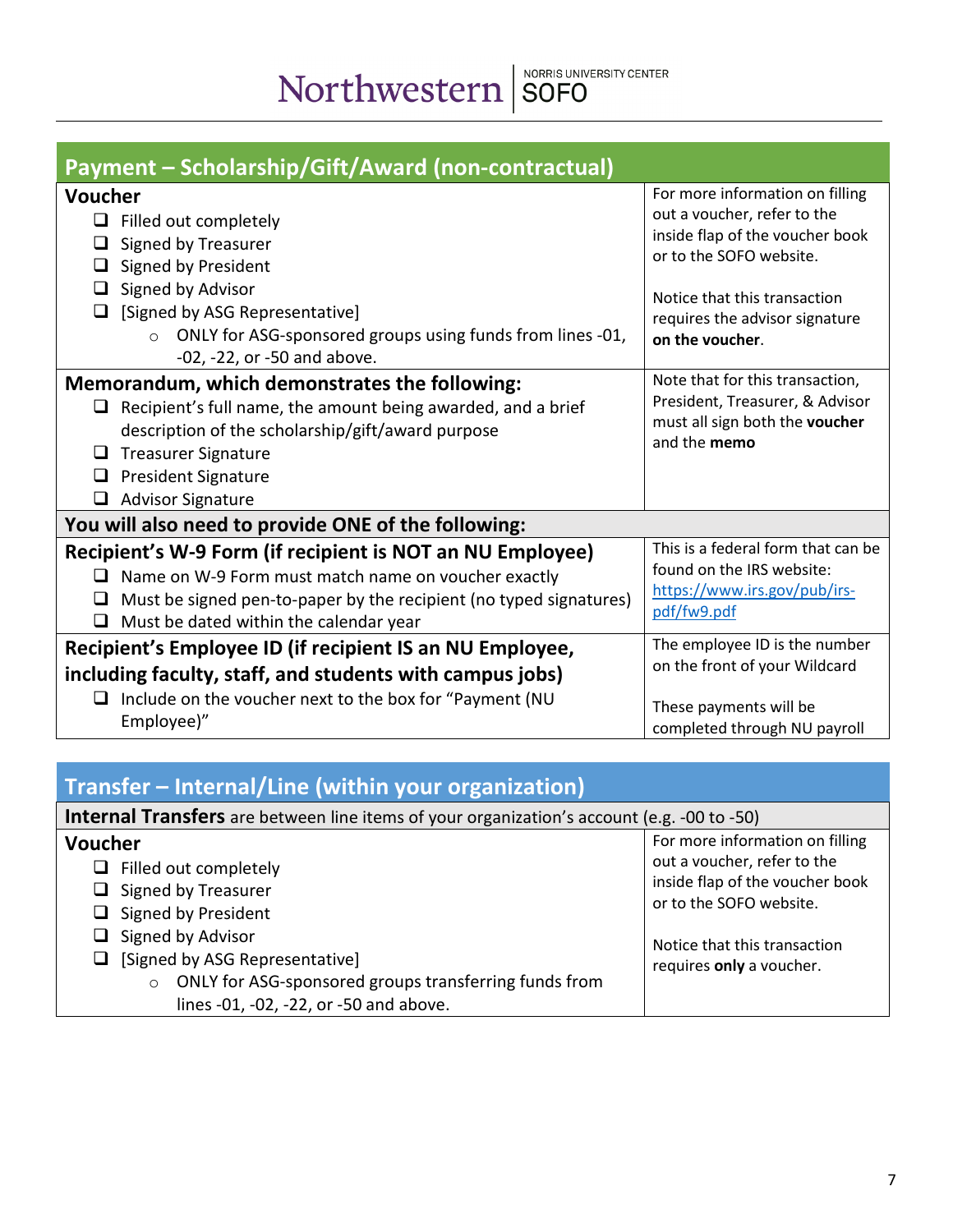<span id="page-7-0"></span>

| Transfer – External (to another organization), including Rush Fees                                                                                                                                                                                                  |                                                            |
|---------------------------------------------------------------------------------------------------------------------------------------------------------------------------------------------------------------------------------------------------------------------|------------------------------------------------------------|
| <b>External Transfers</b> are from your organization's account to another organization's account, or to a<br>Northwestern department. You should treat these as a Payment or Reimbursement, as you are essentially<br>paying or reimbursing the other organization. |                                                            |
| Voucher                                                                                                                                                                                                                                                             | For more information on filling                            |
| $\Box$ Filled out completely                                                                                                                                                                                                                                        | out a voucher, refer to the                                |
| <b>Signed by Treasurer</b>                                                                                                                                                                                                                                          | inside flap of the voucher book                            |
| $\Box$ Signed by President                                                                                                                                                                                                                                          | or to the SOFO website.                                    |
| $\Box$ Signed by Advisor                                                                                                                                                                                                                                            |                                                            |
| [Signed by ASG Representative]                                                                                                                                                                                                                                      |                                                            |
| ONLY for ASG-sponsored groups using funds from lines -01,                                                                                                                                                                                                           |                                                            |
| -02, -22, or -50 and above.                                                                                                                                                                                                                                         |                                                            |
|                                                                                                                                                                                                                                                                     |                                                            |
| Payment transfers require ONE of the following:                                                                                                                                                                                                                     | Note that for the memorandum                               |
| <b>EITHER a Memorandum, demonstrating:</b>                                                                                                                                                                                                                          | transfer, the President,                                   |
| The name of the receiving organization, the amount of the transfer,                                                                                                                                                                                                 | Treasurer, & Advisor must all                              |
| and a brief description of the payment purpose                                                                                                                                                                                                                      | sign both the voucher and the                              |
| For transfers to NU departments, please also provide the<br>$\circ$                                                                                                                                                                                                 | memo                                                       |
| department chartstring (contact the department for this)                                                                                                                                                                                                            |                                                            |
| <b>Treasurer Signature</b><br>⊔                                                                                                                                                                                                                                     |                                                            |
| $\Box$ President Signature                                                                                                                                                                                                                                          |                                                            |
| <b>Advisor Signature</b><br>❏                                                                                                                                                                                                                                       |                                                            |
| OR an Invoice from the receiving organization, demonstrating:                                                                                                                                                                                                       |                                                            |
| $\Box$ Name of receiving organization                                                                                                                                                                                                                               |                                                            |
| Reason for payment<br>⊔                                                                                                                                                                                                                                             |                                                            |
| Amount to be payed<br>$\Box$                                                                                                                                                                                                                                        |                                                            |
| <b>Advisor Signature</b><br>⊔                                                                                                                                                                                                                                       |                                                            |
| Reimbursement transfers require the following:                                                                                                                                                                                                                      |                                                            |
| Receipts, which display:                                                                                                                                                                                                                                            | A reimbursement transfer would                             |
| $\Box$ Vendor Name and Contact Information                                                                                                                                                                                                                          | be appropriate if another                                  |
| Itemization (what was purchased)                                                                                                                                                                                                                                    | organization had made a<br>purchase on behalf of both your |
| <b>Method of Payment</b>                                                                                                                                                                                                                                            | and their group (e.g. for a joint                          |
| Proof of Payment<br>⊔                                                                                                                                                                                                                                               | event). Original receipts are not                          |
| Date of Purchase<br>ப                                                                                                                                                                                                                                               | required in this case (i.e. they                           |
| <b>Advisor Signature</b><br>⊔                                                                                                                                                                                                                                       | may be photocopies).                                       |
| Advisors must sign ON the receipt (i.e. not next to it); if<br>$\circ$                                                                                                                                                                                              |                                                            |
| receipts have been cut or span across multiple pages,                                                                                                                                                                                                               |                                                            |
| advisors must sign EVERY piece or page                                                                                                                                                                                                                              |                                                            |
| Rush Fees are considered external transfers but require ONLY a voucher:                                                                                                                                                                                             |                                                            |
| <b>Voucher</b>                                                                                                                                                                                                                                                      | Same Day Rush: \$20 (must be                               |
| ❏<br>Payee: SOFO                                                                                                                                                                                                                                                    | submitted before 1PM)                                      |
| Expense for: Rush V#(voucher number of rushed transaction)<br>ப                                                                                                                                                                                                     |                                                            |
| Signed by President, Treasurer, and Advisor (+ASG rep if applicable)                                                                                                                                                                                                | Next Day Rush: \$15                                        |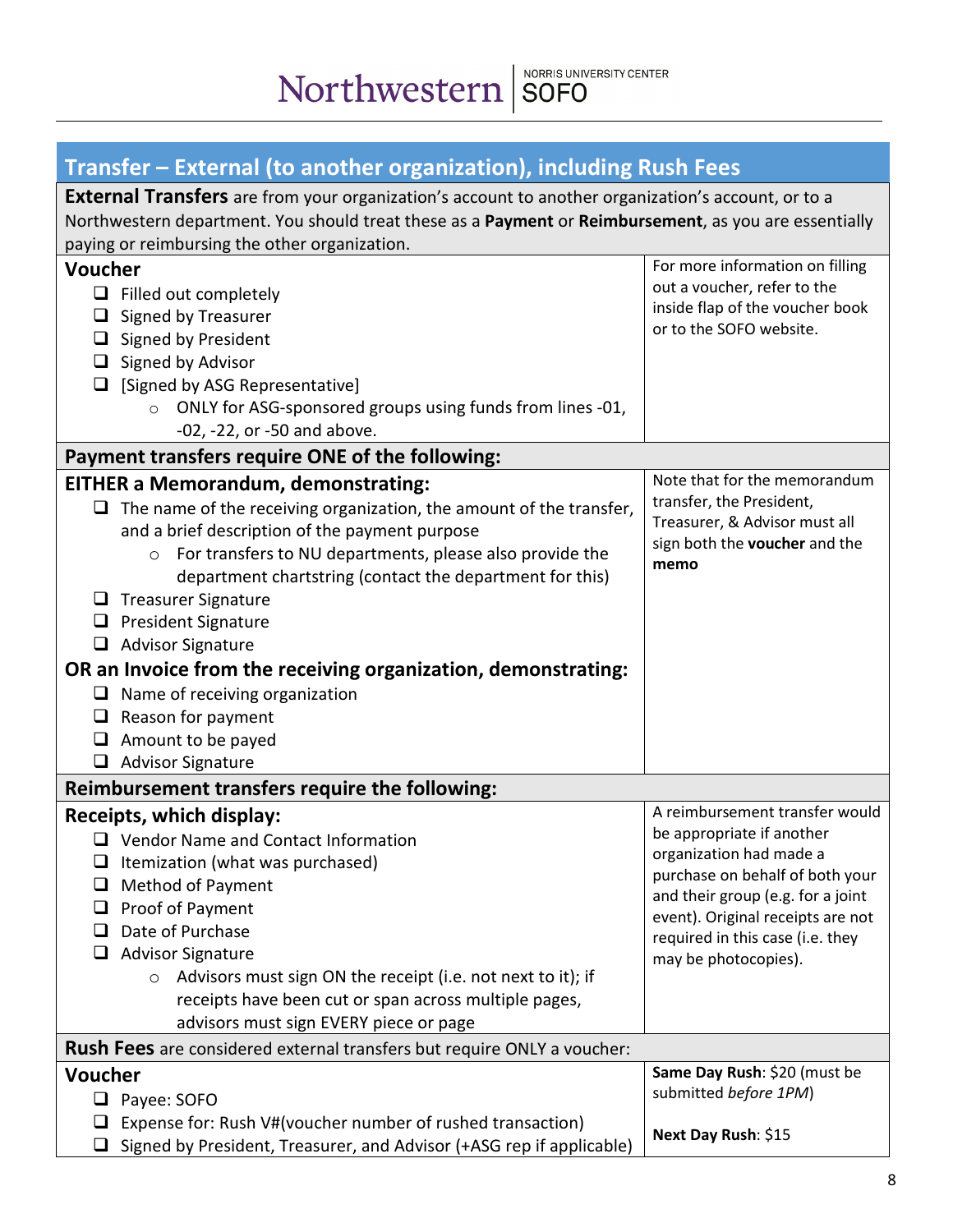# NORRIS UNIVERSITY CENTER

### <span id="page-8-0"></span>**Check Advance**

#### **Check Advance Restrictions:**

- Check advances may be obtained for amounts ranging from \$31.00 to \$500.00. Organizations may take out multiple check advances at once.
- Check advances can only be made payable to an organization's **treasurer** or **president**.
- Check advances may **not** be used to pay Illinois sales tax.
- Check advance requests will be refused if they would put the organization's account in deficit.
- Check advances **cannot** be used to reimburse on past purchases (a **reimbursement** transaction should be initiated by voucher instead).

All advances must be **reconciled** within **30 days** from the date the check is printed. If SOFO does not receive this reconciliation within 30 days, the account will be frozen.

| Documentation Required to REQUEST a Check Advance (BEFORE expenditure):                                                                                                                                                                                                                                                                                                                                                                      |                                                                                                                                                                                                                                               |
|----------------------------------------------------------------------------------------------------------------------------------------------------------------------------------------------------------------------------------------------------------------------------------------------------------------------------------------------------------------------------------------------------------------------------------------------|-----------------------------------------------------------------------------------------------------------------------------------------------------------------------------------------------------------------------------------------------|
| Voucher<br>$\Box$ Filled out completely<br>Should provide a detailed description of the planned<br>expenditure<br>Can only be made payable to the organization's treasurer or<br>$\circ$<br>president<br>$\Box$ Signed by Treasurer<br>Signed by President<br>$\Box$<br>Signed by Advisor<br>$\Box$<br>[Signed by ASG Representative]<br>$\Box$<br>ONLY for ASG-sponsored groups using funds from lines -01,<br>-02, -22, or -50 and above.  | For more information on filling<br>out a voucher, refer to the<br>inside flap of the voucher book<br>or to the SOFO website.                                                                                                                  |
| <b>Documentation Required to RECONCILE a Check Advance (AFTER expenditure):</b>                                                                                                                                                                                                                                                                                                                                                              |                                                                                                                                                                                                                                               |
| <b>Check Advance Reconciliation Form</b><br>Original Receipts, which display the following:                                                                                                                                                                                                                                                                                                                                                  | This can be found on the SOFO<br>website or at the SOFO window.<br>*Tax: the University is tax-                                                                                                                                               |
| $\Box$ Vendor Name and Contact Information<br>$\Box$ Itemization (what was purchased)*<br>$\Box$ Method of Payment<br>$\Box$ Proof of Payment<br>Date of Purchase (must be after the date of the check advance)<br>$\Box$<br><b>Advisor Signature</b><br>$\Box$<br>Advisors must sign ON the receipt (i.e. not next to it); if<br>$\circ$<br>receipts have been cut or span across multiple pages,<br>advisors must sign EVERY piece or page | exempt and is not able to<br>reimburse for IL sales tax.<br>Officers can receive a single-use<br>tax-exempt letter at SOFO.<br>*Tip: SOFO can only reconcile<br>tip amounts that are less than or<br>equal to 20% of the receipt<br>subtotal. |
| <b>Blank Sheet of Paper</b><br>All receipts should be taped to a blank 8.5"x11" sheet of paper (except in<br>cases where receipts are already 8.5"x11"). These should be stapled to the<br><b>Check Advance Reconciliation Form.</b>                                                                                                                                                                                                         | This practice helps SOFO file<br>your documents after<br>reconciling your check advance.<br><b>Check Advance Checklist</b><br><b>Continues on Next Page</b>                                                                                   |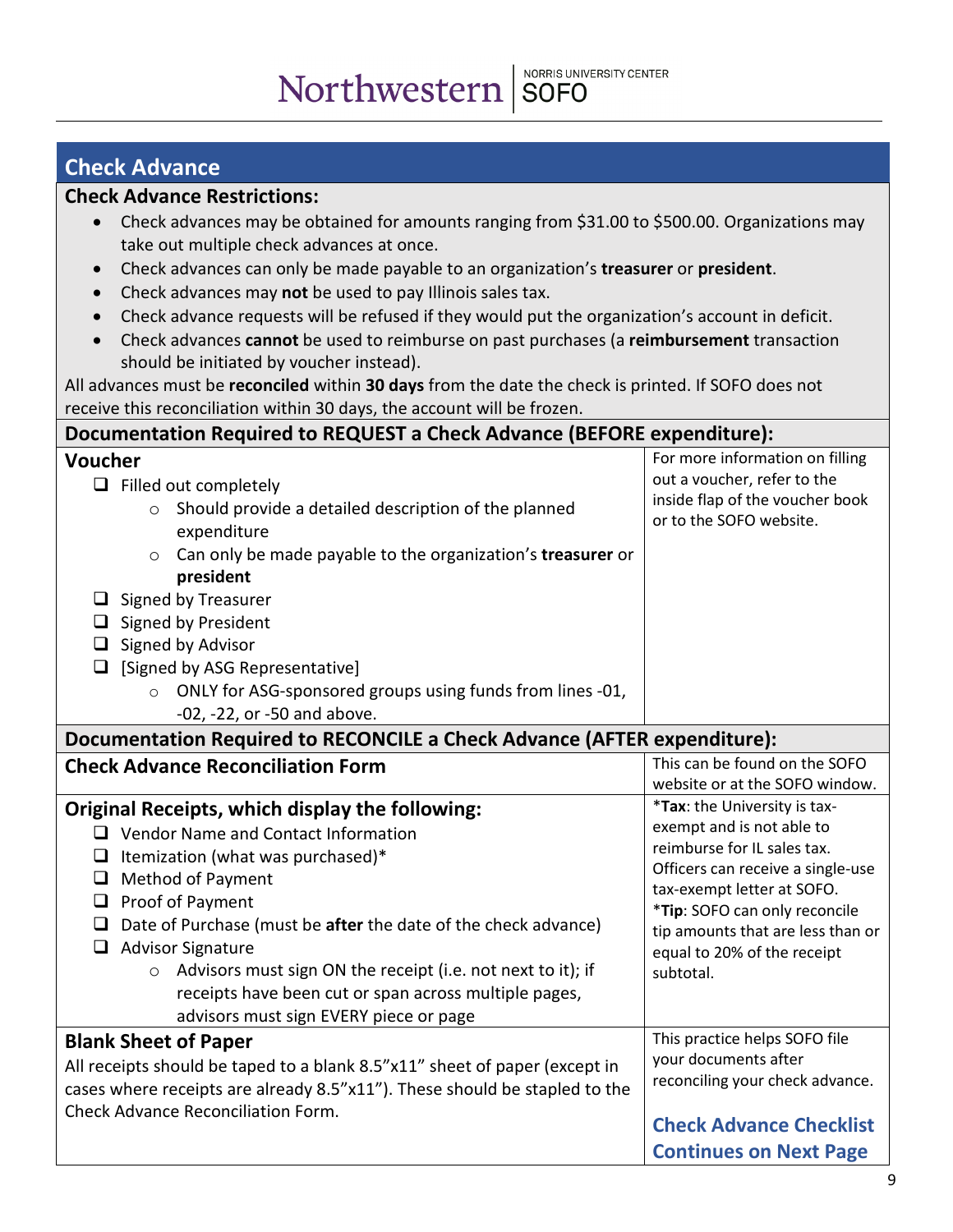Northwestern SOFO

| <b>Adding Machine Tape</b><br>Using the adding machine at the SOFO work table, calculate the total of all<br>receipts (not including IL sales tax)                                                                                           | Only needed when you are<br>submitting multiple receipts<br>with one reconciliation.                                                                                                                                     |  |
|----------------------------------------------------------------------------------------------------------------------------------------------------------------------------------------------------------------------------------------------|--------------------------------------------------------------------------------------------------------------------------------------------------------------------------------------------------------------------------|--|
| If you spent LESS than the amount of the Check Advance, also submit the following:                                                                                                                                                           |                                                                                                                                                                                                                          |  |
| <b>Deposit Slip</b><br>Deposit the unused funds at the Cashier's Office and include the<br>deposit slip with your reconciliation                                                                                                             | The Cashier's Office is next to<br>SOFO.                                                                                                                                                                                 |  |
| If you spent MORE than the amount of the Check Advance, also submit the following:                                                                                                                                                           |                                                                                                                                                                                                                          |  |
| <b>Reimbursement Voucher</b><br>Filled out completely<br>ш<br>Amount should be for the overspent amount*<br>$\circ$<br>Should be made out to the person who made the<br>$\circ$<br>expenditure<br>Signed by Treasurer<br>Signed by President | *Overspent Amount: the<br>amount spent greater than the<br>amount of the check advance<br>(i.e. if your check advance was<br>for \$50.00, and you spent<br>\$83.40, the reimbursement<br>voucher should be for \$33.40). |  |

# **Account Actions**

#### <span id="page-9-0"></span>**Requesting Tax-Exempt Forms**

Northwestern University is an Illinois sales tax-exempt institution. SOFO therefore will **not** reimburse for Illinois sales tax on purchases made on behalf of student organizations. To avoid paying tax, you should request tax-exempt forms from SOFO and present them to vendors when making purchases. Keep in mind:

- **Only** a group's SOFO-authorized treasurer or president can request tax-exempt forms
- Tax-exempt forms must be requested **at the SOFO window**

#### **When requesting a tax-exempt form, you will need to provide:**

- $\Box$  Intended date of purchase
- $\Box$  Vendor name (where you will be making the purchase)
- $\Box$  Name of purchaser (any member of your organization can be listed as the purchaser on the tax-exempt form, but only the president and treasurer can request it at SOFO)

If requesting several tax-exempt forms at once, please provide a written copy of the relevant information to expedite the creation and distribution process.

### <span id="page-9-1"></span>**Account Reconciliation**

Organizations must reconcile their accounts at the end of **every quarter**, including summer, even if no transactions were made. If an account has not been reconciled for the previous quarter, it will be **frozen**.

| To reconcile your account, you will need to bring to SOFO:                                                                                                                                                              | *This and other forms can be                                                       |
|-------------------------------------------------------------------------------------------------------------------------------------------------------------------------------------------------------------------------|------------------------------------------------------------------------------------|
| $\Box$ Completed Account Reconciliation Form*                                                                                                                                                                           | found on the SOFO website:<br>sofo.northwestern.edu                                |
| $\circ$ To fill out the form, you will need an audit trail, which you<br>can obtain from SOFO, and your group ledger, which you<br>should keep in your own records<br><b>Q</b> Group Ledger (printed or digital copy)** | **You must show this to the<br><b>SOFO Financial Assistant</b><br>when reconciling |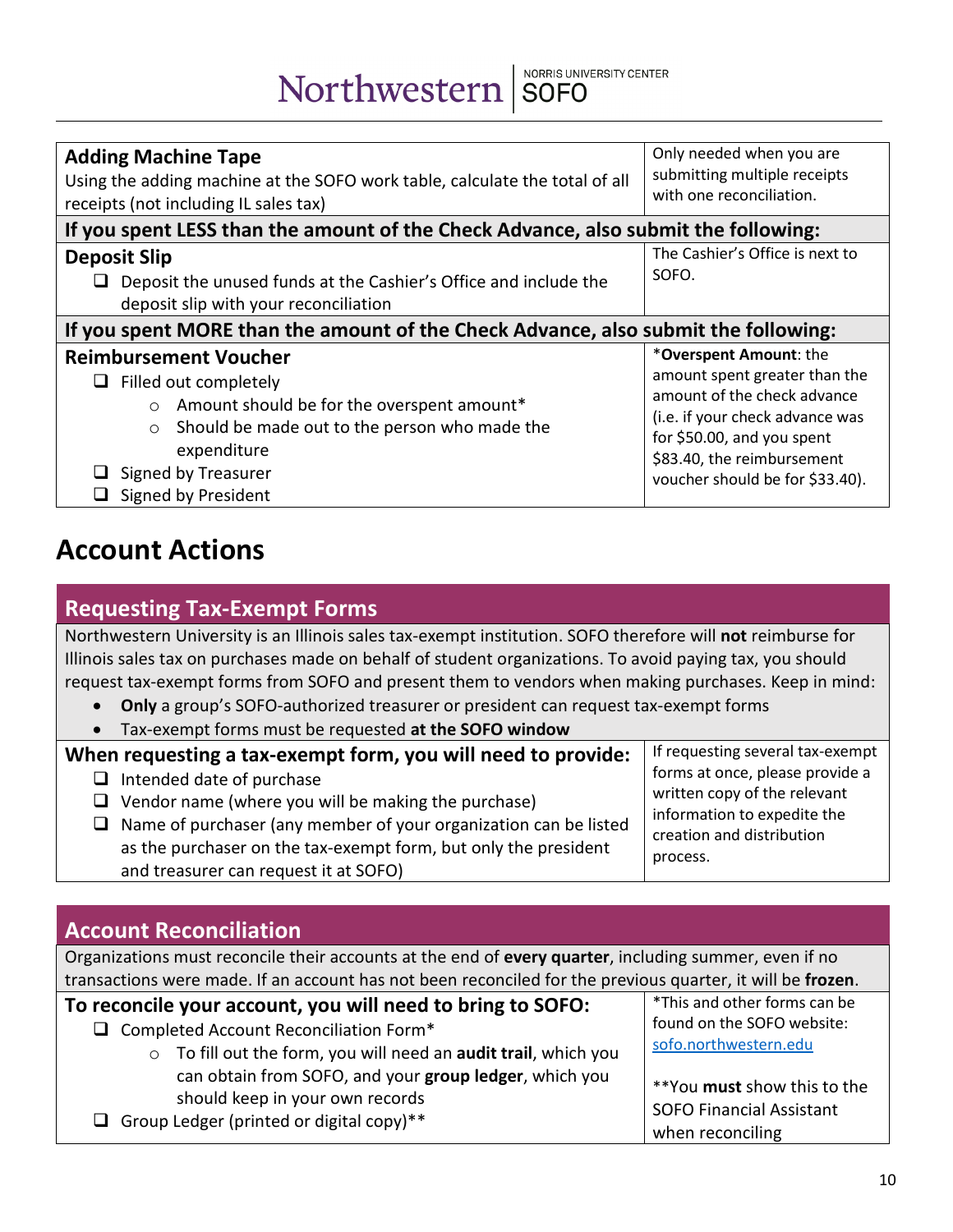# Northwestern SOFO

<span id="page-10-0"></span>

| <b>Officer Transition</b>                                                                                                                                                                                                                                                                                               |                                                                                                                                                                                                                         |
|-------------------------------------------------------------------------------------------------------------------------------------------------------------------------------------------------------------------------------------------------------------------------------------------------------------------------|-------------------------------------------------------------------------------------------------------------------------------------------------------------------------------------------------------------------------|
| <b>Outgoing Officer steps:</b><br>Ensure that the account has been properly reconciled<br>Pass on all relevant SOFO material (e.g. ledger, voucher book,<br>outstanding transactions) to the incoming officer<br>$\Box$ Sign out of the account at the SOFO window (name the incoming<br>officer on the signature card) | Outcoming and incoming<br>officers do not need to sign<br>in/out at the same time, but<br>both must complete these steps<br>at SOFO for the transition to be<br>complete (officers cannot sign in<br>or out via email). |
| <b>Incoming Officer steps:</b><br>Complete a SOFO quiz and bring it to SOFO to be graded<br>Attend a SOFO training<br>Sign into the account at the SOFO window<br>The incoming officer's name MUST match the name that the<br>$\circ$<br>Outgoing Officer indicates on the form                                         | Officer training requirements<br>and training dates can be found<br>on the SOFO website:<br>sofo.northwestern.edu                                                                                                       |

### <span id="page-10-1"></span>**Change of Advisor**

#### **To change the advisor on your account, SOFO requires:**

- $\Box$  Change of Advisor Form\*
	- o Submitted at the SOFO window
- $\Box$  An email from the previous advisor confirming the change and naming the new advisor
	- o If your previous advisor is no longer with the university or for some reason is unable to email SOFO, please reach out to your organization's Advocate Authority\*\* and ask them to email SOFO confirming the change

\*This and other forms can be found on the SOFO website: [sofo.northwestern.edu](https://www.northwestern.edu/norris/services/sofo/index.html)

\*\*If you are unsure of your organization's Advocate Authority, please reach out to SOFO.

## <span id="page-10-2"></span>**Reissuing a Check (Void Check Request)**

Organization officers are responsible for making sure that the designated party receives and cashes their check in a timely manner. If a check is not cashed within 90 days, the check is lost, or the check cannot be cashed for any other reason, it must be reissued.

#### **To reissue a check, submit the following to SOFO:** □ Void Check Request Form o Includes information about the check. If you are unsure of any of this information, please reach out to SOFO.

- o Must indicate why the check is being reissued.\*
- o Requires the signature of only one officer.
- $\Box$  Original Check, OR:

□ Stop Payment Fee Voucher (only needed if the original check cannot be returned to SOFO)

- o This is a **transfer voucher** for **\$30** made out to SOFO. It covers the bank fee of voiding a misplaced check.
- o Must be signed by **President**, **Treasurer**, and **Advisor**

\*All voided checks must be reissued. If you wish not to reissue the check, you must submit one of the following:

- Proof that the obligation has been paid by other means
- A signed, notarized letter from the payee confirming that they no longer require payment